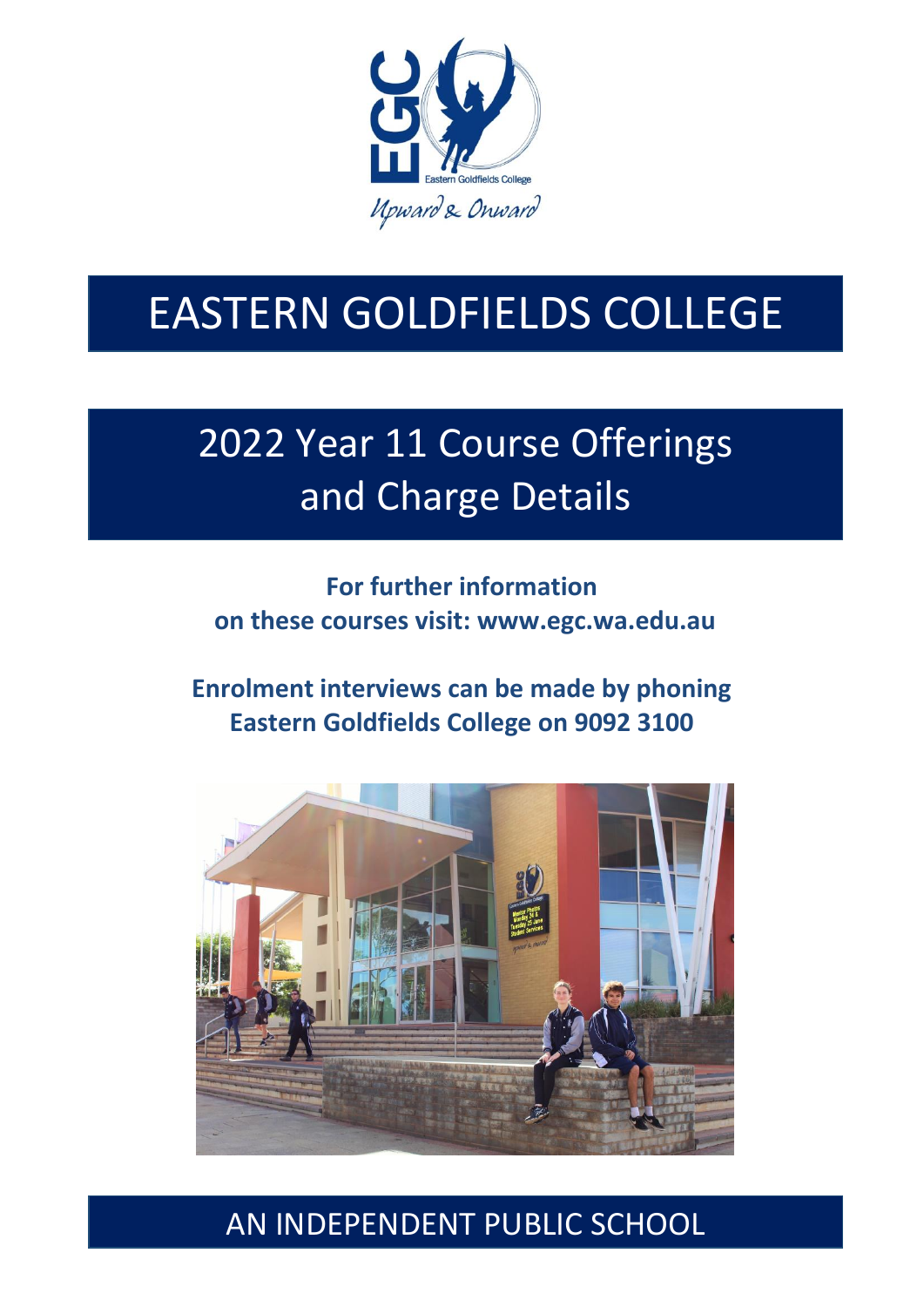## ATAR COURSES

Students in this pathway are required to select at least 5 of their courses from those listed in this section. Also, at least two of the reserves should be selected from this section.

| Year 11 ATAR Pathway                   | List | <b>Course Code</b> | <b>Proposed Course Charges</b> |
|----------------------------------------|------|--------------------|--------------------------------|
| <b>Applied Information Technology</b>  | B    | <b>AEAIT</b>       | <b>Standard</b>                |
| <b>Biology</b>                         | B    | <b>AEBIO</b>       | <b>Standard</b>                |
| Chemistry                              | B    | <b>AECHE</b>       | High                           |
| <b>Computer Science: Programming</b>   | B    | <b>AECSC</b>       | <b>Standard</b>                |
| <b>English</b>                         | A    | <b>AEENG</b>       | <b>Standard</b>                |
| Geography                              | A    | <b>AEGEO</b>       | <b>Standard</b>                |
| <b>Health Studies</b>                  | B    | <b>AEHEA</b>       | <b>Standard</b>                |
| <b>Human Biology</b>                   | B    | <b>AEHBY</b>       | <b>Standard</b>                |
| <b>Integrated Science</b>              | B    | <b>AEISC</b>       | <b>Standard</b>                |
| Literature                             | A    | <b>AELIT</b>       | <b>Standard</b>                |
| <b>Mathematics Applications</b>        | B    | <b>AEMAA</b>       | Standard                       |
| <b>Mathematics Methods</b>             | B    | <b>AEMAM</b>       | <b>Standard</b>                |
| <b>Mathematics: Specialist</b>         | B    | <b>AEMAS</b>       | <b>Standard</b>                |
| <b>Media Production &amp; Analysis</b> | A    | <b>AEMPA</b>       | <b>Standard</b>                |
| <b>Modern History</b>                  | A    | <b>AEHIM</b>       | <b>Standard</b>                |
| <b>Physics</b>                         | B    | <b>AEPHY</b>       | <b>Standard</b>                |
| <b>Physical Education Studies</b>      | B    | <b>AEPES</b>       | <b>High</b>                    |
| <b>Politics and Law</b>                | A    | <b>AEPAL</b>       | Standard                       |
| Psychology                             | A    | <b>AEPSY</b>       | <b>Standard</b>                |

**Please Note - Course Charges remain compulsory in Senior Schooling Years 11 - 12** 

#### Course Charges have not been finalised at this time so please use the following as a guide when selecting courses

|                                  | <b>Standard Cost per Course</b> | <b>High Cost per Course</b> |
|----------------------------------|---------------------------------|-----------------------------|
| <b>ATAR Pathway Courses</b>      | $$50 - $100$                    | $$100 - $200$               |
| <b>General Pathway Courses</b>   | $$50 - $100$                    | $$100 - $200$               |
| <b>School Based Certificates</b> | $$120 - $150$                   | $$160 - $200$               |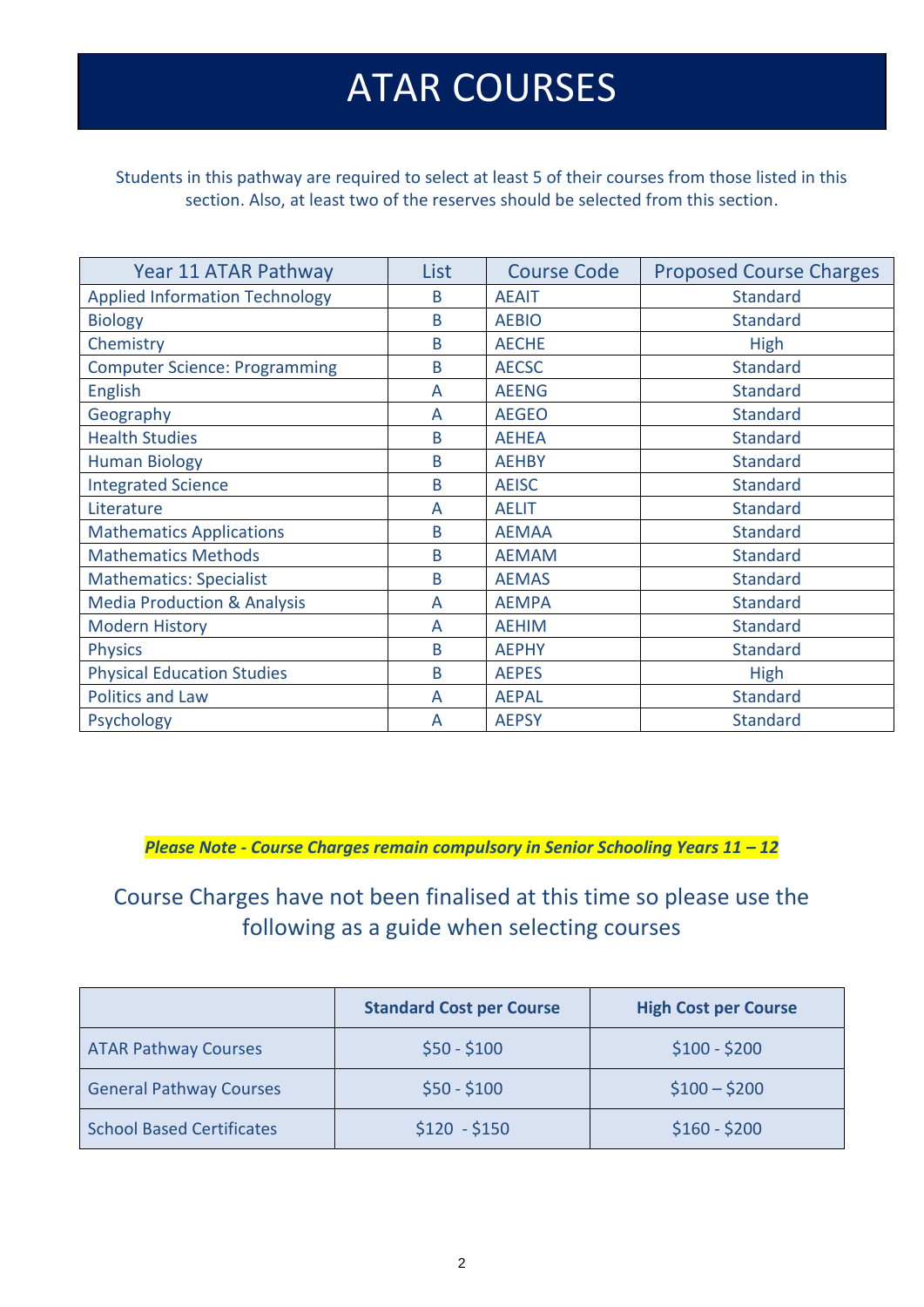## GENERAL COURSES

Students in this pathway should select most of their courses from those listed in this section. Students are encouraged to apply for a VET program (see separate selection sheet) or select one of the certificate courses. Students who have not passed the OLNA need to select Foundation English and Foundation Mathematics.

| <b>Year 11 FOUNDATION Courses</b>                                                     | <b>List</b> | <b>Course Code</b> |                 | <b>Course Charges</b>          |  |  |
|---------------------------------------------------------------------------------------|-------------|--------------------|-----------------|--------------------------------|--|--|
| Foundation English (Students who have not<br>passed OLNA only)                        | A           | <b>FEENG</b>       | <b>Standard</b> |                                |  |  |
| Foundation Mathematics (Students who have<br>not passed OLNA only)                    | B           | <b>FEMAT</b>       | <b>Standard</b> |                                |  |  |
| <b>Year 11 GENERAL Pathway</b>                                                        | <b>List</b> | <b>Course Code</b> |                 | <b>Proposed Course Charges</b> |  |  |
| <b>Accounting &amp; Finance</b>                                                       | B           | <b>GEACF</b>       |                 | <b>Standard</b>                |  |  |
| <b>Applied Information Technology</b>                                                 | B           | <b>GEAIT</b>       | <b>Standard</b> |                                |  |  |
| <b>Automotive Engineering and Technology</b>                                          | B           | <b>GEAET</b>       | <b>High</b>     |                                |  |  |
| <b>Business Management and Enterprise</b>                                             | A           | <b>GEBME</b>       | <b>Standard</b> |                                |  |  |
| Career and Enterprise (VET students only)                                             | A           | <b>GECAE</b>       | <b>Standard</b> |                                |  |  |
| <b>Children Family and Community</b>                                                  | A           | <b>GECFC</b>       | <b>Standard</b> |                                |  |  |
| <b>Computer Science: Programming</b>                                                  | B           | <b>GECSC</b>       | <b>Standard</b> |                                |  |  |
| <b>Dance</b>                                                                          | A           | <b>GEDAN</b>       | <b>Standard</b> |                                |  |  |
| <b>Design</b>                                                                         | B           | <b>GEDES</b>       | <b>Standard</b> |                                |  |  |
| <b>Drama</b>                                                                          | A           | <b>GEDRA</b>       | <b>Standard</b> |                                |  |  |
| <b>English</b>                                                                        | A           | <b>GEENG</b>       | <b>Standard</b> |                                |  |  |
| English as an Additional Language                                                     | A           | <b>GEELD</b>       | <b>Standard</b> |                                |  |  |
| <b>Food Science &amp; Technology</b>                                                  | B           | <b>GEFST</b>       | High            |                                |  |  |
| Geography                                                                             | A           | <b>GEGEO</b>       | <b>Standard</b> |                                |  |  |
| <b>Health Studies</b>                                                                 | A           | <b>GEHEA</b>       | <b>Standard</b> |                                |  |  |
| <b>Human Biology</b>                                                                  | B           | <b>GEHBY</b>       | <b>Standard</b> |                                |  |  |
| <b>Integrated Science</b>                                                             | B           | <b>GEISC</b>       | <b>Standard</b> |                                |  |  |
| <b>Mathematics Essential</b>                                                          | B           | <b>GEMAE</b>       | <b>Standard</b> |                                |  |  |
| Materials, Design and Technology: Metals                                              | B           | <b>GEMDTM</b>      | High            |                                |  |  |
| Materials, Design and Technology: Textiles                                            | B           | <b>GEMDTT</b>      | High            |                                |  |  |
| <b>Media Production &amp; Analysis</b>                                                | A           | <b>GEMPA</b>       | <b>Standard</b> |                                |  |  |
| <b>Modern History</b>                                                                 | A           | <b>GEHIM</b>       | <b>Standard</b> |                                |  |  |
| <b>Physical Education Studies</b>                                                     | B           | <b>GEPES</b>       | <b>High</b>     |                                |  |  |
| Psychology                                                                            | B           | <b>GEPSY</b>       | <b>Standard</b> |                                |  |  |
| <b>Visual Art</b>                                                                     | A           | <b>GEVAR</b>       |                 | <b>High</b>                    |  |  |
| Certificate Based Courses Offered Through EGC (1 Certificate = 1 Course)              |             |                    |                 |                                |  |  |
| Students may select ONLY ONE as a course to complete as part of their GENERAL pathway |             |                    |                 |                                |  |  |
| <b>Student applying for VET CANNOT select these courses</b>                           |             |                    |                 |                                |  |  |
| <b>Certificate II Community Services</b>                                              |             |                    | <b>CHC22015</b> | <b>Standard</b>                |  |  |
| Certificate II Creative Industries: Animation and App design                          |             |                    | <b>CUA20215</b> | <b>High</b>                    |  |  |
| <b>Certificate II Financial Services</b>                                              |             |                    | <b>FNS20115</b> | <b>Standard</b>                |  |  |
| <b>Certificate II Sports Coaching</b>                                                 |             |                    | SIS20319        | <b>High</b>                    |  |  |
| <b>Certificate II Tourism</b>                                                         |             |                    | SIT20116        | <b>Standard</b>                |  |  |
| Certificate II Visual Arts: Photography                                               |             |                    | <b>CUA20715</b> | <b>High</b>                    |  |  |
| Certificate II Workplace Skills: Business                                             |             |                    | <b>BSB20115</b> | <b>Standard</b>                |  |  |